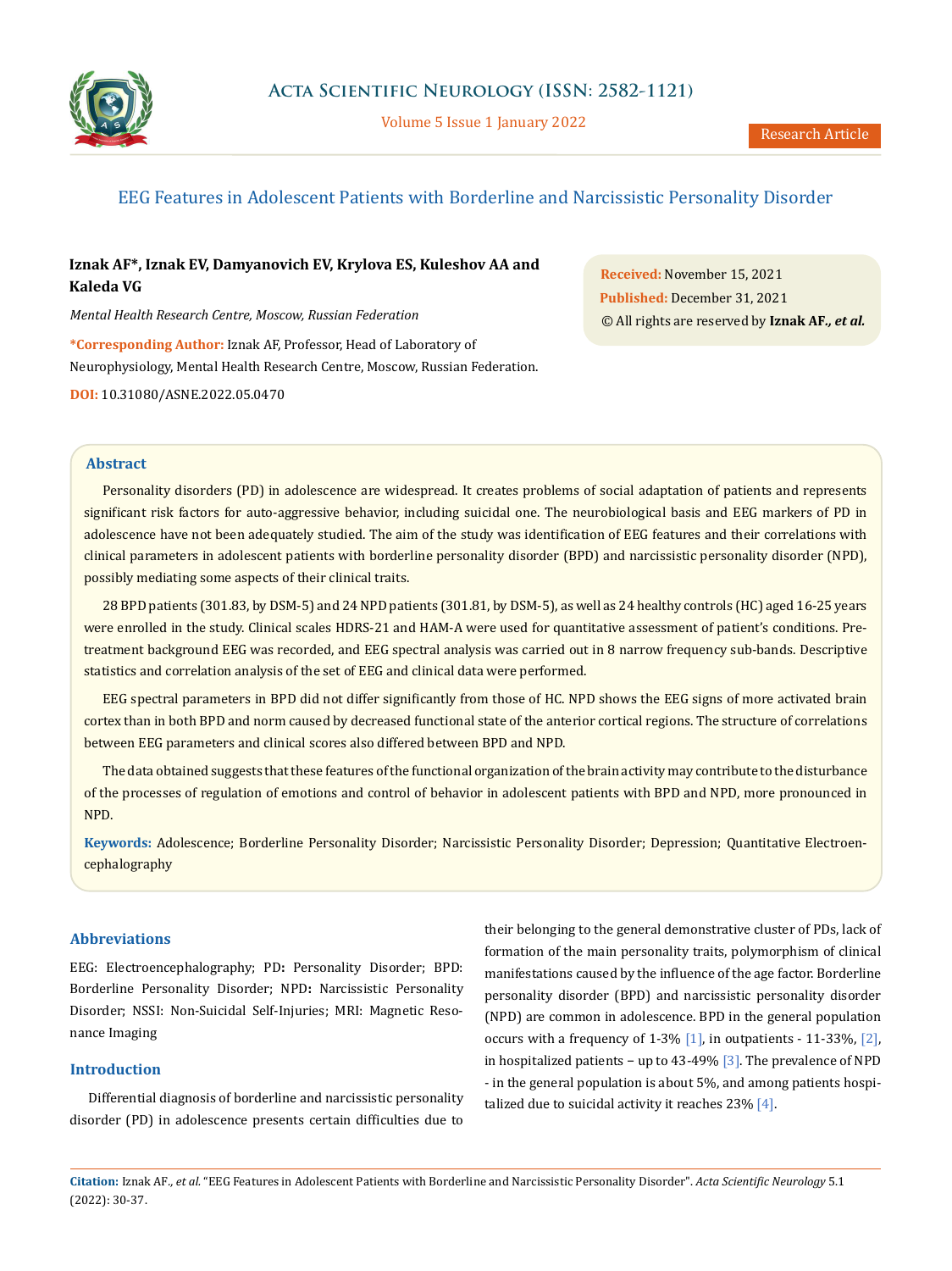In addition to the problems of social adaptation of patients, these disorders are significant risk factors for auto-aggressive behavior, including suicidal one  $[5-8]$ . Up to 60-85% of patients with BPD commit non-suicidal self-injuries (NSSI) without the intention of taking their own life  $[9]$ , and therefore NSSI is included in the list of diagnostic criteria for BPD [10]. In NPD, the prevalence of NSSI is somewhat lower (reaches almost 36%) [11], but narcissistic individuals are at increased risk of suicide even in the absence of any psychopathological clinical manifestations  $[12]$ . This dictates the need to identify the neurobiological nature of the main psychopathological mechanisms of auto-aggression in adolescence in order to develop additional criteria for the differential diagnosis of different types of personal pathology during its formation.

Studies of the neurobiological bases and markers of BPD and NPD in adolescence are conducted in several directions [13]. Structural MRI methods have shown that in girls with BPD, compared with the norm, the volume of gray matter in the dorsolateral prefrontal cortex of both hemispheres and in the left orbitofrontal cortex is reduced  $[13,14]$ . In patients with NPD, the volume of gray matter in the fronto-paralimbic areas, including the rostral and middle cingulate gyrus, the anterior part of the left insula, and the dorsolateral and medial prefrontal cortex, is reduced [15].

Data on EEG correlates for BPD and NPD are often contradictory and more often refer to certain syndromes and/or behavioral deviations within these disorders. Thus, in patients with BPD, most EEG parameters do not differ from the norm  $[16]$ . In BPD, positive correlations were found between the EEG theta activity spectral power values and reduced pain sensitivity and self-harm [17], as well as with the severity of suicidal thoughts  $[18]$ . The predominance of the EEG alpha rhythm in the parietal leads is associated with excessive self-control, and predominance of the delta activity in the frontal regions is associated with insufficient self-control of behavior  $[19]$ . Special attention is paid to the interhemispheric asymmetry of the alpha rhythm of the background EEG in the frontal regions. At the same time, some authors consider EEG alpha frontal asymmetry as EEG marker of BPD [20], others do not find alpha asymmetry of the background EEG at rest in patients with BPD  $[21]$ . There were also found positive correlations of frontal alpha asymmetry with the severity of neuroticism and impairments in the assessment of facial expression [22].

Previously, we identified the features and differences in the frequency and spatial parameters of the EEG (the ratios of the spectral power of the frequency components of the alpha rhythm and the interhemispheric asymmetry of the alpha rhythm in the posterior EEG leads) in patients with NSSI and suicidal attempts [23,24]. In the present study, it was proposed, using similar methods of EEG analysis, to identify EEG features reflecting the differences in the functional organization of brain activity in BPD and NPD patients, possibly mediating some aspects of the clinical picture of the disorders.

The aim of the study was to identify the EEG features in patients with narcissistic and borderline personality disorder, possibly mediating some aspects of the clinical picture of the disorders.

#### **Materials and Methods**

The clinical-neurophysiological study had an open design and was carried out in compliance with the modern standards of biomedical ethics in the Laboratory of Neurophysiology and the Department of Youth Psychiatry of the Mental Health Research Centre (MHRC, Moscow, Russian Federation), and approved by local ethics committee of the MHRC.

#### **Patients**

52 male patients (all right-handed, aged 16-25 years) were enrolled in the study. The patients were on inpatient treatment or on outpatient observation in the Department of Youth Psychiatry of the MHRC clinic seeking for medical help due to depressive state. 28 patients with borderline personality disorder (BPD; mean age  $20.4 \pm 3.0$  years old) and 24 patients with narcissistic personality disorder (NPD; mean age  $20.5 \pm 3.4$  years old) consisted two experimental groups. To clarify the type of personality disorder, the Structured Clinical Interview for DSM-5 Personality Disorders (SCID-5-PD) [25] was used. 24 healthy volunteers matched by age and gender consisted control group (HC; mean age 20.3 ± 3.2 years old). The BPD, NPD and HC groups did not statistically differ in age and social-demographic parameters. The majority of subjects were students.

- **Inclusion criteria for the study:** Age from 16 to 25 years, inclusive; diagnoses: borderline personality disorder (301.83 by DSM-5; F60.3 by ICD-10) or narcissistic personality disorder (301.81 by DSM-5; F60.81 by ICD-10).
- • **Non-Inclusion criteria:** Age under 16 and over 25; the presence of signs of the central nervous system organic disease or chronic somatic diseases in the stage of decompensation.

**Citation:** Iznak AF*., et al.* "EEG Features in Adolescent Patients with Borderline and Narcissistic Personality Disorder". *Acta Scientific Neurology* 5.1 (2022): 30-37.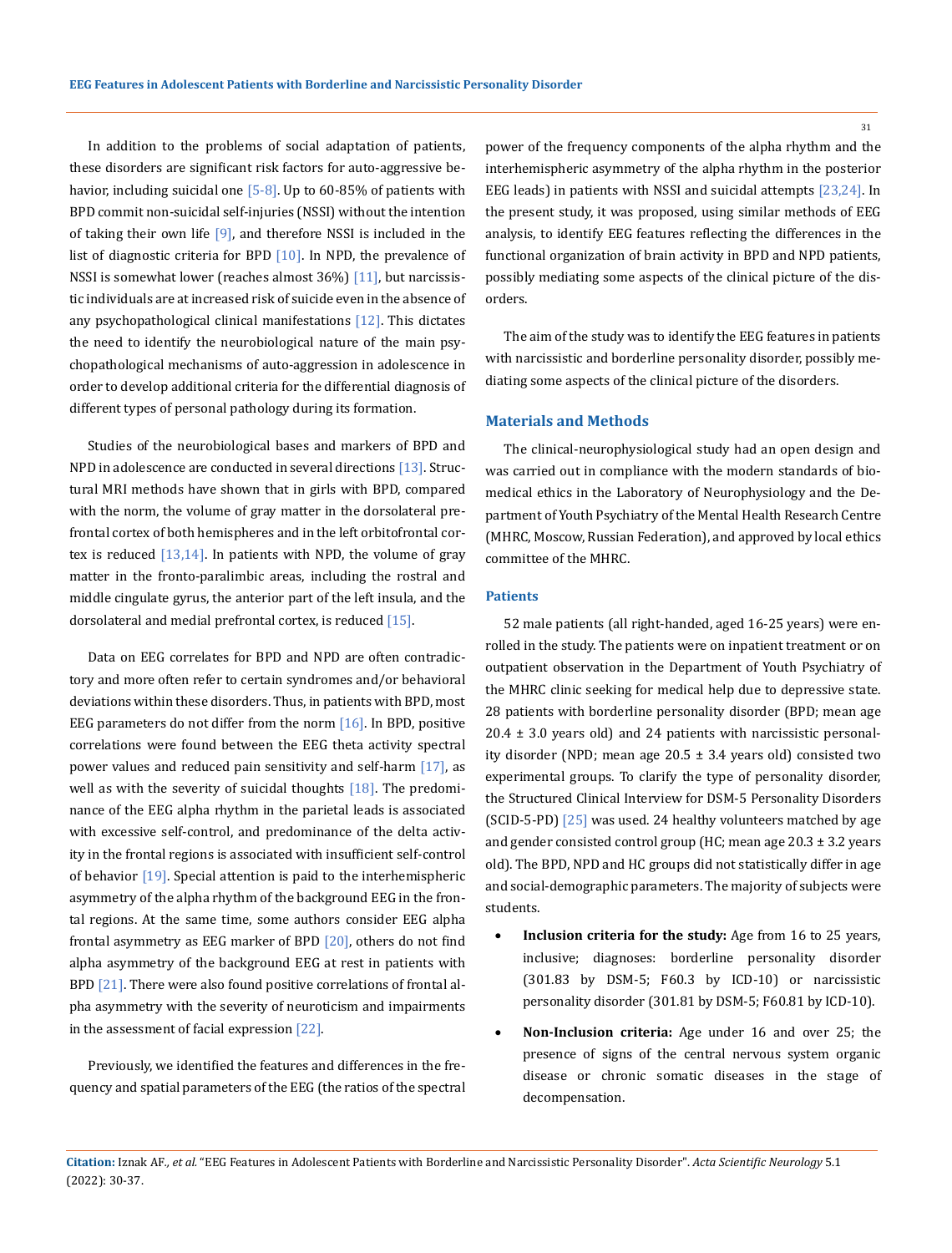According to the requirements of the World Medical Association's Declaration of Helsinki, all subjects signed an informed consent to participate in the study.

#### **Clinical assessments**

Quantitative clinical assessments of the pre-treatment depression severity were determined using the Hamilton's scale for depression (HDRS-21)  $[26]$ . The following scores were taken into account: total score of the HDRS-21 scale, the sum of depression cluster (the sum of points 1, 2, 3, 7 and 8 of HDRS-21 scale), the sum of anxiety cluster (the sum of points 9, 10 and 11 of HDRS-21 scale), the sum of sleep disorders cluster (the sum of points 4, 5 and 6 of HDRS-21 scale), and the sum of ideational disorders cluster (the sum of points 15, 17, 19, 20 and 21 of HDRS-21 scale). Additionally, the pre-treatment anxiety severity was quantitatively determined using the Hamilton's scale for anxiety (HAM-A) [27].

#### **EEG registration and analysis**

All patients underwent multichannel (16 channels) registration of the background EEG in a state of quiet wakefulness with eyes closed before the start of the treatment course and in absence of previous medication. EEG was recorded in leads: F7, F3, F4, F8, T3, C3, Cz, C4, T4, T5, P3, Pz, P4, T6, O1 and O2, according to the International 10-20 system, relative to joint ear-lobe referents A1+A2, using the "Neuro-KM" hardware-software equipment ("Statokin", Russian Federation) with an amplifier bandwidth of 35 Hz, a time constant of 0.1 s and a sampling frequency of 200 Hz. EEG absolute spectral power analysis (of at least thirty 4-s epochs) was carried out by the Fast Fourier Transform method in 8 narrow frequency sub-bands: delta (2-4 Hz), theta-1 (4-6 Hz), theta-2 (6-8 Hz), alpha-1 (8-9 Hz), alpha-2 (9-11 Hz), alpha-3 (11-13 Hz), beta-1 (13- 20 Hz) and beta-2 (20-30 Hz). using the "BrainSys" software ("Neurometrics", Russian Federation) [28].

### **Statistics**

Comparison of the clinical and EEG spectral power parameters between BPD and NPD groups, as well as comparison of EEG spectral power parameters of BPD and NPD groups with the norm (HC group) was carried out using the nonparametric Mann-Whitney Utest for independent samples (with the Benjamini-Yekutieli correction for multiple comparison) using the "STATISTICA for Windows, v.10" software package. Statistical significance level was chosen not less than  $p \le 0.05$  for all results presented.

#### **Results and Discussion**

#### **Clinical and psychological scores**

Studied samples of BPD and NPD patients did not differ statistically significant in values of HDRS-21 total sum, sum of points of depression cluster of HDRS-21 scale, sum of points of anxiety cluster of HDRS-21 scale, sum of points of sleep disorders cluster of HDRS-21 scale, and sum of points of ideational disorders cluster of HDRS-21 scale. As well, there were no statistically significant intergroup differences in values of HAM-A total sum. These results are presented in table 1.

| <b>Clinical scores</b> | <b>BPD</b> group | <b>NPD</b> group | <b>Significance</b> |  |
|------------------------|------------------|------------------|---------------------|--|
|                        | $n = 28$         | $n = 24$         | of intergroup       |  |
|                        | Mean $\pm$ S.D.  | Mean $\pm$ S.D.  | differences         |  |
| HDRS-21 scale          | $19.7 \pm 5.1$   | $18.1 \pm 5.3$   | $P = 0.30$          |  |
| total sum              |                  |                  | n/s                 |  |
| HDRS-21 scale          | $7.0 \pm 2.2$    | $6.9 \pm 2.0$    | $P = 0.83$          |  |
| depression             |                  |                  | n/s                 |  |
| cluster                |                  |                  |                     |  |
| HDRS-21 scale          | $3.4 \pm 1.8$    | $3.5 \pm 2.0$    | $P = 0.92$          |  |
| anxiety cluster        |                  |                  | n/s                 |  |
| HDRS-21 scale          | $2.5 \pm 1.2$    | $2.2 \pm 1.5$    | $P = 0.89$          |  |
| sleep disorders        |                  |                  | n/s                 |  |
| cluster                |                  |                  |                     |  |
| HDRS-21 scale          | $6.0 \pm 2.0$    | $5.4 \pm 2.3$    | $P = 0.73$          |  |
| ideational disor-      |                  |                  | n/s                 |  |
| ders cluster           |                  |                  |                     |  |
| HAM-A scale            | $20.9 \pm 5.3$   | $18.7 \pm 7.1$   | $P = 0.67$          |  |
| total sum              |                  |                  | n/s                 |  |

**Table 1:** Quantitative clinical scores of BPD and NPD groups of patients.

Notes: HDRS-21 scale depression cluster - the sum of points 1, 2, 3, 7 and 8 of HDRS-21 scale; HDRS-21 scale anxiety cluster - the sum of points 9, 10 and 11 of HDRS-21 scale; HDRS-21 scale sleep disorders cluster - the sum of points 4, 5 and 6 of HDRS-21 scale; HDRS-21 scale ideational disorders cluster - the sum of points 15, 17, 19, 20 and 21 of HDRS-21 scale;

 $n/s$  - non-significant (P > 0.05).

#### **Intergroup EEG differences**

Topographic maps of EEG spectral power in 8 narrow frequency sub-bands, averaged over groups of patients with BPD and NPD,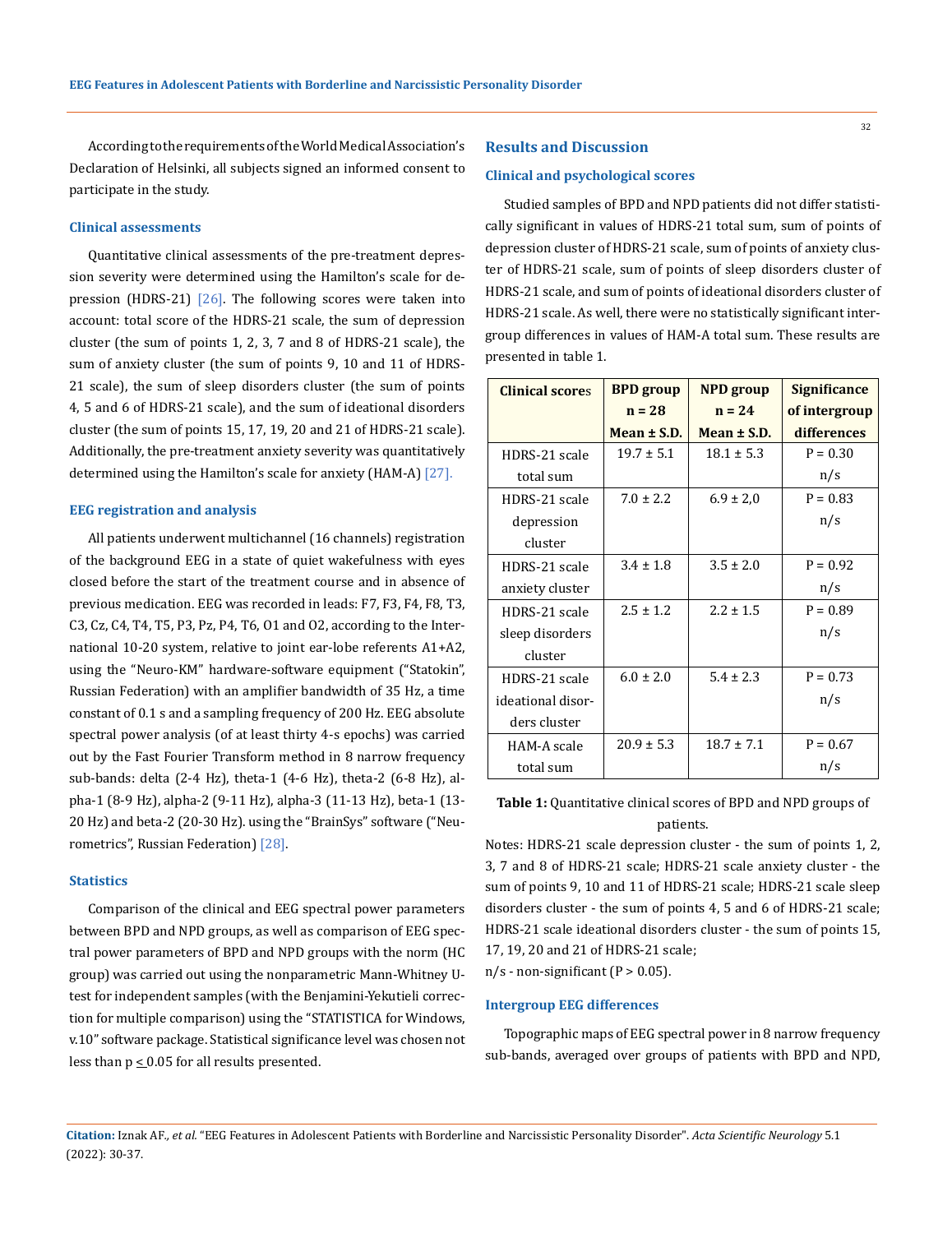as well as of HC group, are presented at figure 1. Both groups of patients (BPD and NPD) were characterized by an organized type of EEG with predominance of the mid-frequency alpha-2 (9-11 Hz) component of the EEG alpha rhythm, which in visual EEG analysis is considered as a variant of norm.



**Figure 1:** EEG spectral power topographic maps in 3 narrow alpha frequency sub-bands averaged by groups of patients with BPD (1), and NPD (2), and of HC (3) groups.

Notes: 1 - maps for BPD group; 2 - maps for NPD group; 3 - maps for HC group; EEG frequency sub-band (in Hz) indicated under each map; scale to the right indicates EEG spectral power values in  $\mu V^2$ .

EEG patterns in BPD and HC groups were quite similar, and the values of spectral power in all studied frequency sub-bands in all EEG leads did not differ significantly between BPD and HC groups.

In NPD group the values of spectral power of mid-frequency alpha-2 (9-11 Hz) and low-frequency alpha-1 (8-9 Hz) components of the EEG alpha rhythm were obviously lower than in BPD and HC groups. Some of these differences reached the level of statistical significance. Thus, the values of alpha-2 (9-11 Hz) spectral power in NPD group were significantly lower than in HC group in both occipital (O1, O2), in both parietal (P3, P4), in both central (C3, C4), and in the left posterior temporal (T5) EEG leads (Table 2).

As well, in NPD group, compared with BPD group, spectral power values of alpha-1 (8-9 Hz) were significantly lower in both occipital (O1, O2), both parietal (P3, P4), and in the right posterior temporal (T6) EEG leads. The values of spectral power of alpha-2

|                                                                                                 |                                                             |                                                                             | 33                                                       |
|-------------------------------------------------------------------------------------------------|-------------------------------------------------------------|-----------------------------------------------------------------------------|----------------------------------------------------------|
| <b>EEG</b> spectral power<br><i>parameters</i><br><b>(EEG sub-band &amp;</b><br><b>EEG</b> lead | <b>NPD</b> group<br>$n = 24$<br>Mean ±<br>S.D.<br>$\mu V^2$ | <b>HC</b> group<br>$n = 24$<br>Mean $\pm$ S.D.<br>$\mathbf{u} \mathbf{V}^2$ | <b>Significance</b><br>of inter-<br>group<br>differences |
| Alpha-2 in 01                                                                                   | $43.9 \pm 29.9$                                             | $112.1 \pm$<br>90.0                                                         | $P = 0.014$                                              |
| Alpha-2 in 02                                                                                   | $51.3 \pm 39.2$                                             | $126.6 \pm$<br>83.9                                                         | $P = 0.006$                                              |
| Alpha-2 in P3                                                                                   | $23.1 \pm 14.0$                                             | $56.0 \pm 41.3$                                                             | $P = 0.007$                                              |
| Alpha-2 in P4                                                                                   | $22.8 \pm 13.4$                                             | $52.8 \pm 42.7$                                                             | $P = 0.010$                                              |
| Alpha-2 in C3                                                                                   | $15.7 \pm 8.3$                                              | $28.4 \pm 12.9$                                                             | $P = 0.003$                                              |
| Alpha-2 in C4                                                                                   | $14.7 \pm 8.6$                                              | $26.9 \pm 11.6$                                                             | $P = 0.002$                                              |
| Alpha-2 in T5                                                                                   | $12.8 \pm 8.4$                                              | $27.8 \pm 18.7$                                                             | $P = 0.014$                                              |

## **Table 2:** Differences of EEG parameters between NPD patients and HC group.

Notes: alpha-2 sub-band is 9-11 Hz; O1 and O2 - left and right occipital, P3 and P4 - left and right parietal, C3 and C4 - left and right central, T5 - left posterior temporal EEG leads.

(9-11 Hz) were significantly lower in both occipital (O1, O2), in both parietal (P3, P4), in both central (C3, C4), in both temporal (T3, T4), and in the right posterior temporal (T6) EEG leads. Additionally, in NPD group the value of delta (2-4 Hz) spectral power in the left anterior temporal/inferior frontal EEG lead (F7) was significantly higher than in BPD group (Table 3).

Besides, in NPD group there was interhemispheric asymmetry in this brain region − the value of delta (2-4 Hz) spectral power in F7 was significantly higher than in F8 (4.3  $\mu$ V<sup>2</sup> vs. 3.2  $\mu$ V<sup>2</sup>, respectively;  $P = 0.019$ ). The values of the interhemispheric asymmetry of the delta (2-4 Hz) spectral power in other EEG leads, as well as the interhemispheric asymmetry of the spectral power of the remaining EEG frequency sub-bands (theta-1, theta-2, alpha-1, alpha -2, alpha-3, beta-1 and beta-2) in all EEG leads in both groups of patients did not reach the level of statistical significance (P > 0.05).

The values of the interhemispheric asymmetry of the delta (2-4 Hz) spectral power in other EEG leads, as well as the interhemispheric asymmetry of the spectral power of the remaining EEG frequency sub-bands (theta-1, theta-2, alpha-1, alpha -2, alpha-3, beta-1 and beta-2) in all EEG leads in both groups of patients did not reach the level of statistical significance  $(P > 0.05)$ .

**Citation:** Iznak AF*., et al.* "EEG Features in Adolescent Patients with Borderline and Narcissistic Personality Disorder". *Acta Scientific Neurology* 5.1 (2022): 30-37.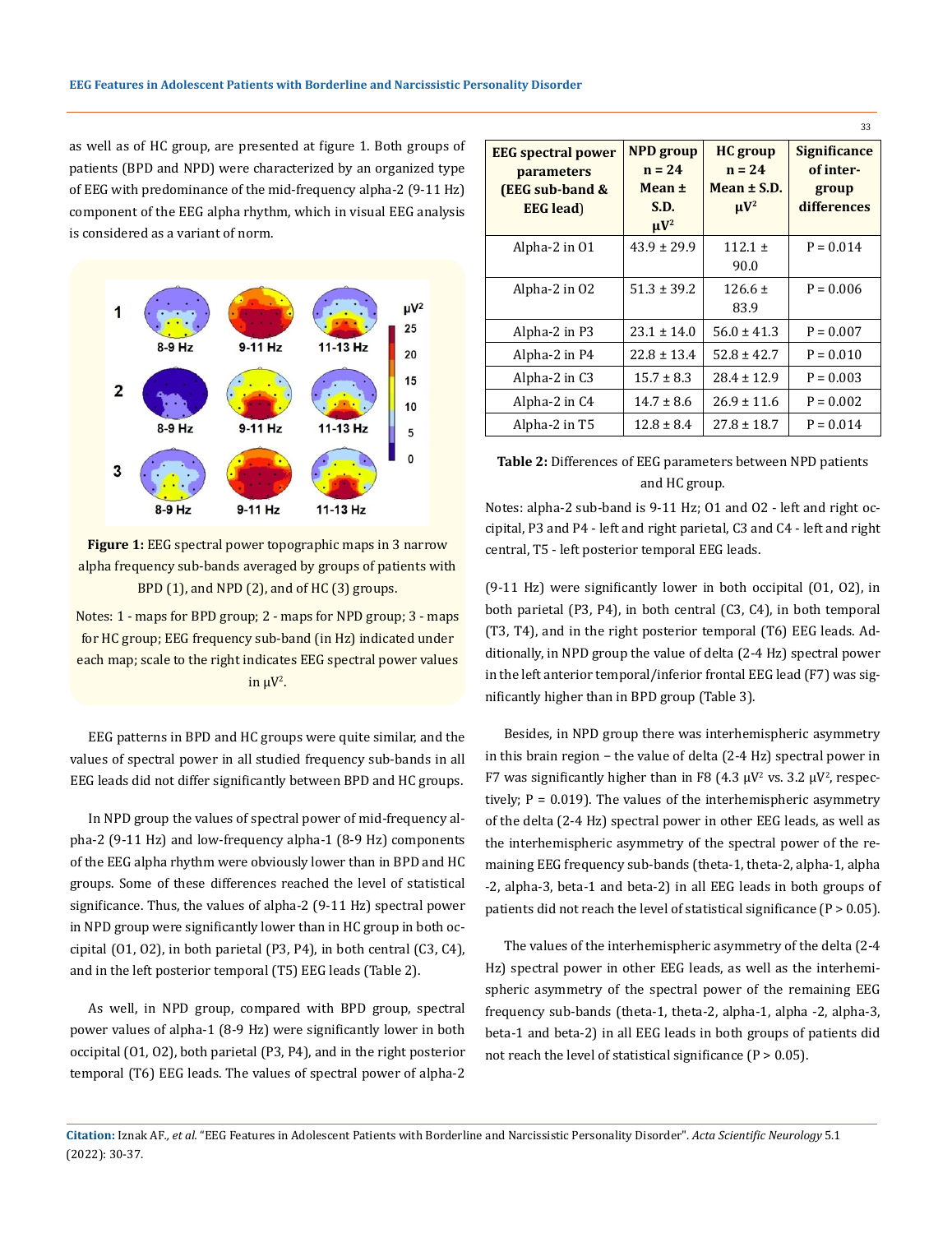| <b>EEG</b> spectral        | <b>BPD</b> group | <b>NPD</b> group | <b>Significance</b> |  |
|----------------------------|------------------|------------------|---------------------|--|
| power                      | $n = 28$         | $n = 24$         | of inter-           |  |
| parameters                 | Mean $\pm$ S.D.  | Mean $\pm$ S.D.  | group               |  |
| <b>(EEG sub-band &amp;</b> | $\mu V^2$        | $\mu V^2$        | differences         |  |
| <b>EEG</b> lead)           |                  |                  |                     |  |
| Alpha-1 in 01              | $13.5 \pm 9.7$   | $5.0 \pm 2.6$    | $P = 0.005$         |  |
| Alpha-1 in 02              | $12.3 \pm 9.8$   | $5.4 \pm 3.2$    | $P = 0.010$         |  |
| Alpha-1 in P3              | $10.2 \pm 7.8$   | $4.2 \pm 1.8$    | $P = 0.019$         |  |
| Alpha-1 in P4              | $9.4 \pm 7.1$    | $4.1 \pm 2.3$    | $P = 0.020$         |  |
| Alpha-1 in T6              | $5.3 \pm 4.0$    | $2.4 \pm 1.2$    | $P = 0.020$         |  |
| Alpha-2 in 01              | $107.8 \pm 84.1$ | $43.9 \pm 29.9$  | $P = 0.038$         |  |
| Alpha-2 in 02              | $117.1 \pm 94.6$ | $51.3 \pm 39.2$  | $P = 0.043$         |  |
| Alpha-2 in P3              | $44.5 \pm 26.8$  | $23.1 \pm 14.0$  | $P = 0.012$         |  |
| Alpha-2 in P4              | $42.8 \pm 28.1$  | $22.8 \pm 13.4$  | $P = 0.017$         |  |
| Alpha-2 in C3              | $27.2 \pm 15.8$  | $15.7 \pm 8.3$   | $P = 0.012$         |  |
| Alpha-2 in C4              | $24.9 \pm 14.6$  | $14.7 \pm 8.6$   | $P = 0.020$         |  |
| Alpha-2 in T3              | $17.0 \pm 11.1$  | $9.6 \pm 5.7$    | $P = 0.023$         |  |
| Alpha-2 in T4              | $15.4 \pm 9.3$   | $9.0 \pm 4.7$    | $P = 0.027$         |  |
| Alpha-2 in T6              | $21.3 \pm 15.1$  | $13.0 \pm 7.1$   | $P = 0.050$         |  |
| Delta in F7                | $4.0 \pm 1.5$    | $4.3 \pm 1.4$    | $P = 0.049$         |  |

## **Table 3:** Differences of EEG parameters between BPD and NPD groups of patients.

Notes: alpha-1 sub-band is 8-9 Hz, alpha-2 sub-band is 9-11 Hz, delta sub-band is 2-4 Hz; O1 and O2 - left and right occipital, P3 and P4 - left and right parietal, C3 and C4 - left and right central, T3 and T4 - left and right temporal, T6 - right posterior temporal, F7 - left anterior temporal/inferior frontal EEG leads.

#### **Correlations between clinical and EEG parameters**

BPD and NPD groups of patients also differed in the structure of correlations between clinical scores and EEG spectral parameters (Table 4).

In BPD group, significant positive correlations were revealed only between the values of the sum of ideational disorders cluster (the sum of points 15, 17, 19, 20 and 21 of HDRS-21 scale) and the values of EEG alpha-2 (9-11 Hz) spectral power in frontal, central and temporal regions (in F3, F4, F8, C3, C4, T3 and T4 EEG leads).

In NPD group, significant negative correlations were revealed only between the values of the total sum of HAM-A scale and the values of EEG alpha-2 (9-11 Hz) spectral power in frontal, central and temporal regions: in F7, F3, F4, F8, C3, C4, T3 and T4 EEG leads.

The results obtained indicate a high informativeness of the quantitative EEG in relation to the identification of subtle differences in the brain functional state between the groups of patients with BPD and NPD, despite the fact that both these groups belong to the same demonstrative cluster B of personality disorders, and did not differ in clinical scores. As well, EEG differences were found between NPD group and norm (HC group).

The absence of statistically significant differences between the EEG spectral parameters of BPD and HC groups coincides with some literature data [16].

Significantly lower values of EEG alpha-2 (9-11 Hz) spectral power in NPD group compared to norm (HC group), and of both alpha-1 (8-9 Hz) and alpha-2 (9-11 Hz) spectral power compared to BPD group, indicate that brain cortex in NPD patients is more activated than in BPD and HC groups. A possible cause of this inhibitory deficit in NPD group may be a decreased functional state of the anterior cortical regions (especially of the left hemisphere). It is reflected in higher values of EEG delta spectral power in the projection of the left dorsolateral prefrontal cortex (in F7 EEG lead) in NPD group compared to BPD group. This brain area is a powerful source of descending inhibitory influences on other cortical areas and subcortical structures [29]. The EEG data obtained in this study are consistent with MRI data on the gray matter abnormalities of the prefrontal cortex in NPD patients [15]. Decreased functional state of the anterior cortical regions causes a deficit in descending inhibition underlying dysregulation of emotions and increased impulsivity in NPD patients, that may entail disturbances in the control of their behavior and provokes auto-aggressive actions up to suicidal attempts [29,30].

In BPD group, significant positive correlations were revealed only between the values of the sum of ideational disorders cluster and the values of EEG alpha-2 (9-11 Hz) spectral power in frontal, central and temporal regions. Thus, more pronounced ideational disorders are associated with relatively less activation of these brain areas. In NPD group, significant negative correlations were revealed only between the values of the total sum of HAM-A scale and the values of EEG alpha-2 (9-11 Hz) spectral power in frontal, central and temporal regions. So, less activation (more alpha) of these regions is associated with lower anxiety. Such structure of correlations between clinical and EEG parameters in BPD and NPD

**Citation:** Iznak AF*., et al.* "EEG Features in Adolescent Patients with Borderline and Narcissistic Personality Disorder". *Acta Scientific Neurology* 5.1 (2022): 30-37.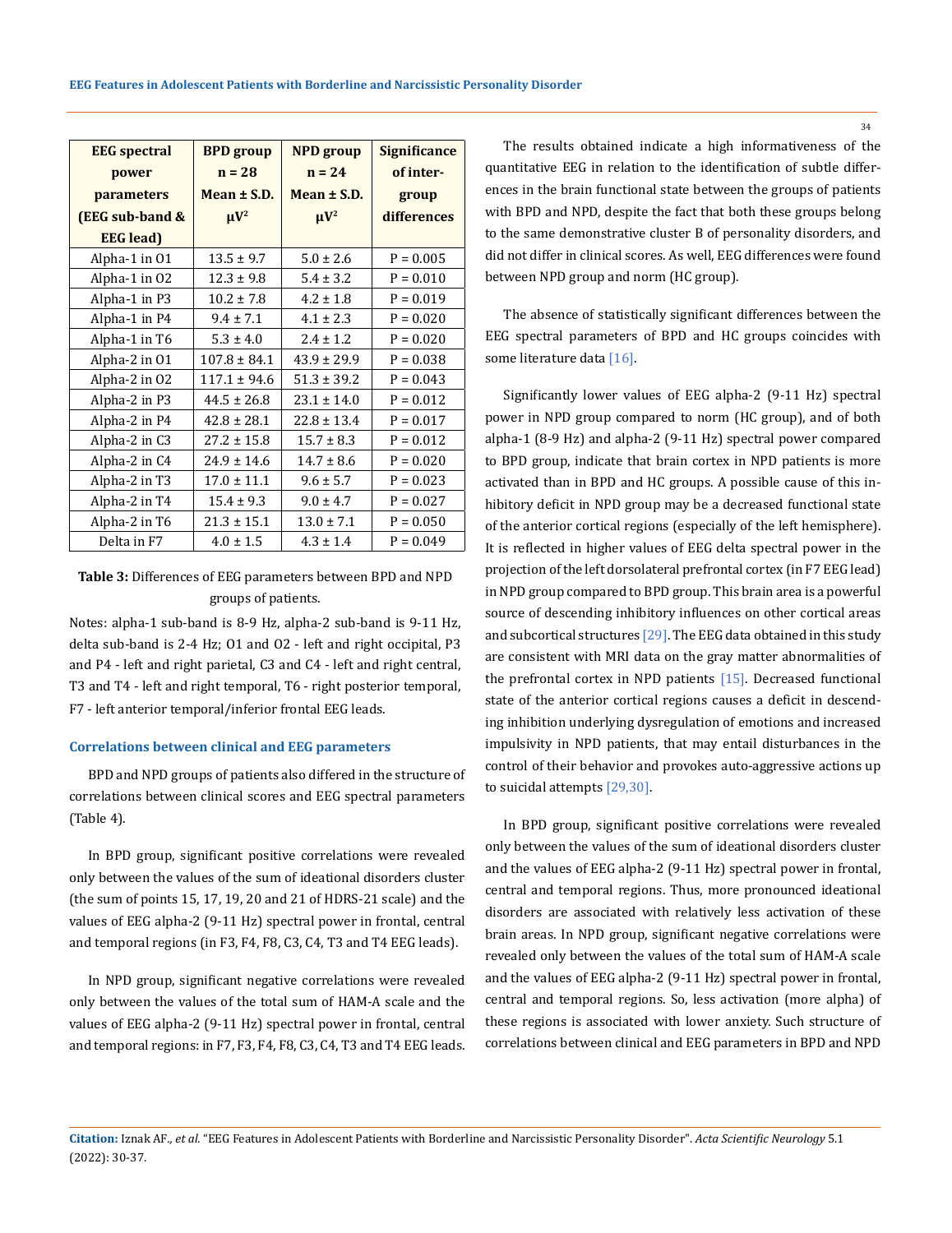|                                                         | BPD group $(n = 28)$                                              |                 |                     |
|---------------------------------------------------------|-------------------------------------------------------------------|-----------------|---------------------|
| <b>Clinical scores</b>                                  | <b>EEG</b> spectral power parameters<br>(EEG sub-band & EEG lead) | Spearman's<br>r | <b>Significance</b> |
| Sum of ideational disorders<br>cluster of HDRS-21 scale | Alpha-2 in F3                                                     | 0.54            | $P = 0.005$         |
|                                                         | Alpha-2 in F4                                                     | 0.50            | $P = 0.011$         |
|                                                         | Alpha-2 in F8                                                     | 0.45            | $P = 0.025$         |
|                                                         | Alpha-2 in C3                                                     | 0.41            | $P = 0.041$         |
|                                                         | Alpha-2 in C4                                                     | 0.49            | $P = 0.014$         |
|                                                         | Alpha-2 in T3<br>0.45                                             |                 | $P = 0.023$         |
|                                                         | Alpha-2 in T4                                                     | 0.44            | $P = 0.028$         |
|                                                         | NPD group $(n = 24)$                                              |                 |                     |
| Clinical scores                                         | EEG spectral power parameters<br>(EEG sub-band & EEG lead)        | Spearman's<br>r | Significance        |
| HAM-A scale total sum                                   | -Alpha-2 in F7                                                    | $-0.42$         | $P = 0.044$         |
|                                                         | -Alpha-2 in F3                                                    | $-0.44$         | $P = 0.035$         |
|                                                         | $-A$ lpha $-2$ in $F4$                                            | $-0.52$         | $P = 0.011$         |
|                                                         | -Alpha-2 in F8                                                    | $-0.51$         | $P = 0.013$         |
|                                                         | $-A$ lpha $-2$ in C3                                              | $-0.47$         | $P = 0.023$         |
|                                                         | -Alpha-2 in C4                                                    | $-0.54$         | $P = 0.007$         |
|                                                         | -Alpha-2 in T3                                                    | $-0.44$         | $P = 0.034$         |
|                                                         | $-A$ lpha $-2$ in T4                                              | $-0.44$         | $P = 0.037$         |

**Table 4:** Correlations between clinical and EEG parameters in BPD and NPD groups of patients.

Notes: sum of ideational disorders cluster - the sum of points 15, 17, 19, 20 and 21 of HDRS-21 scale; alpha-2 sub-band is 9-11 Hz; F7 and F8 - left and right anterior temporal/inferior frontal, F3 and F4 - left and right frontal, C3 and C4 - left and right central, T3 and T4 - left and right temporal EEG leads; the sign - (minus) indicates negative correlations.

groups of patients suggests that EEG pattern in BPD group reflects mainly the ideational aspects of disorder, while in NPD group it reflects mainly the emotional aspects of disorder.

Limitations of the study are determined by the relatively small number of patients of only male gender that requires, in the future, an increase in the size and balance of the gender composition of the samples.

## **Conclusion**

The EEG data obtained confirmed some differences in the brain functional state between the groups of patients with BPD and NPD. EEG spectral parameters of BPD groups do not differ from norm. In NPD patients, brain cortex is more activated than in BPD and norm groups. A possible cause of this inhibitory deficit is a decreased functional state of the anterior cortical regions. The differences in structure of correlations between clinical and EEG parameters in BPD and NPD groups of patients suggests that EEG pattern in BPD group reflects mainly the ideational aspects of disorder, while in NPD group it reflects mainly the emotional aspects of disorder. The noted features of the functional organization of the brain activity may contribute to the disturbance of the processes of regulation of emotions and control of behavior in adolescent patients with personality disorders, more pronounced in narcissistic personality disorder.

### **Acknowledgements**

No.

#### **Conflict of Interest**

The authors have no potential conflicts of interest to disclose.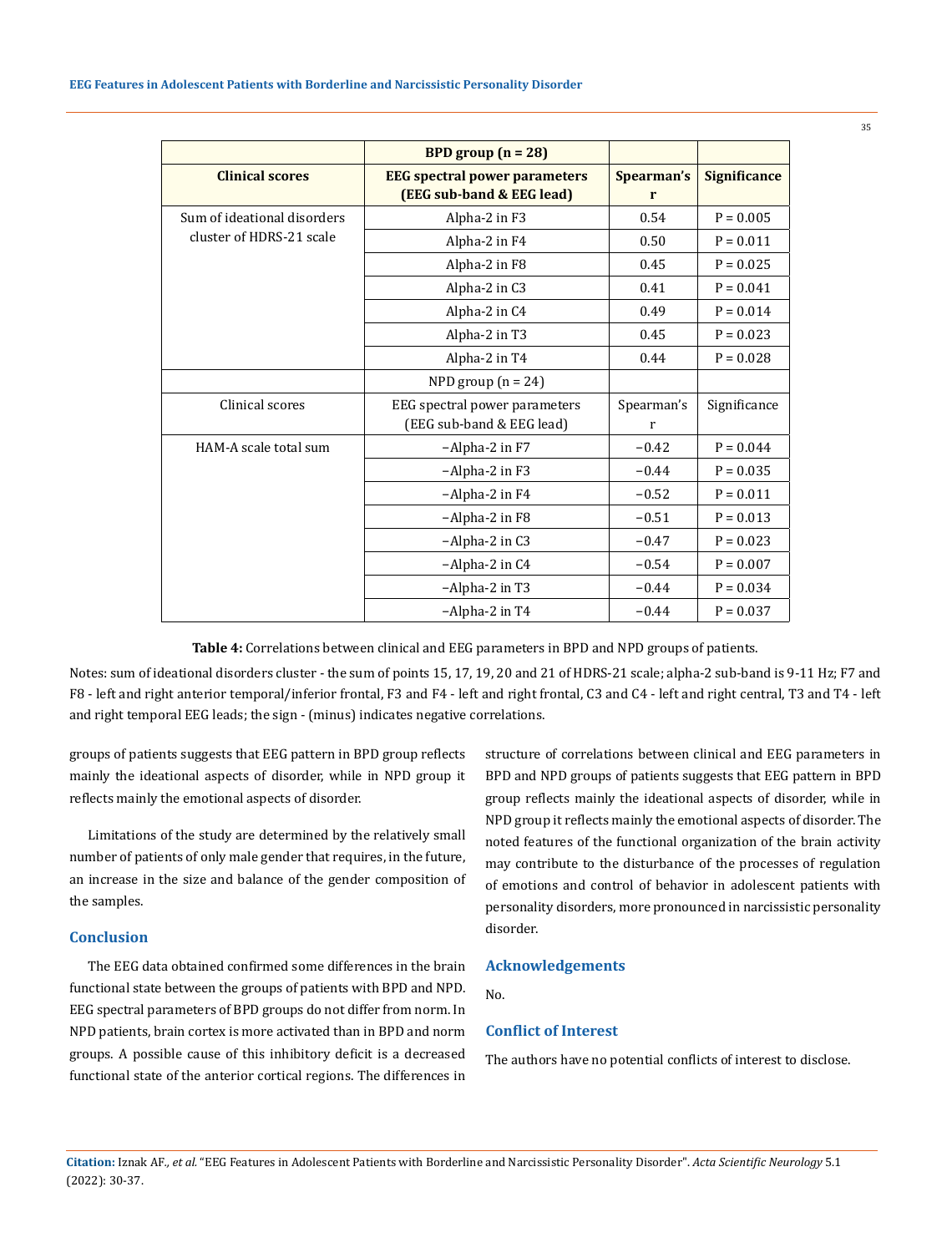## **Author Contributions**

- Conceptualization: Ekaterina V. Iznak, Elena S. Krylova, Vasiliy G. Kaleda, Andrey F. Iznak.
- Data curation: Ekaterina V. Iznak, Elena V. Damyanovich, Elena S. Krylova, Alexey A. Kuleshov.
- Formal analysis: Ekaterina V. Iznak, Elena S. Krylova, Alexey A. Kuleshov, Andrey F. Iznak.
- Investigation: Ekaterina V. Iznak, Elena V. Damyanovich, Elena S. Krylova, Alexey A. Kuleshov, Andrey F. Iznak.
- Methodology: Ekaterina V. Iznak, Elena S. Krylova, Vasiliy G. Kaleda, Andrey F. Iznak.
- Supervision: Vasiliy G. Kaleda, Andrey F. Iznak.
- Validation: Ekaterina V. Iznak, Elena S. Krylova, Vasiliy G. Kaleda, Andrey F. Iznak.
- Visualization: Ekaterina V. Iznak, Andrey F. Iznak.
- Writing—original draft: Ekaterina V. Iznak, Elena S. Krylova, Alexey A. Kuleshov, Vasiliy G. Kaleda, Andrey F. Iznak.
- Writing—review and editing: all authors.

#### **Bibliography**

- 1. [Sharp C and Fonagy P. "Practitioner Review: Borderline per](https://acamh.onlinelibrary.wiley.com/doi/10.1111/jcpp.12449)[sonality disorder in adolescence - Recent conceptualization,](https://acamh.onlinelibrary.wiley.com/doi/10.1111/jcpp.12449) [intervention, and implications for clinical practice".](https://acamh.onlinelibrary.wiley.com/doi/10.1111/jcpp.12449) *Journal of [Child Psychology and Psychiatry and Allied Disciplines](https://acamh.onlinelibrary.wiley.com/doi/10.1111/jcpp.12449)* 56.12 [\(2015\): 1266-1288.](https://acamh.onlinelibrary.wiley.com/doi/10.1111/jcpp.12449)
- 2. Ha C., *et al*[. "Psychiatric comorbidity in hospitalized adoles](https://doi.org/10.4088/JCP.13m08696)[cents with borderline personality](https://doi.org/10.4088/JCP.13m08696) disorder". *The Journal of [Clinical Psychiatry](https://doi.org/10.4088/JCP.13m08696)* 75.5 (2014): e457-464.
- 3. Kaess M., *et al*[. "Borderline personality disorder in adoles](https://doi.org/10.1542/peds.2013.3677)cence". *Pediatrics* [134.4 \(2014\): 782-793.](https://doi.org/10.1542/peds.2013.3677)
- 4. [Cain NM and Boussi A. "Narcissistic Personality Disorder". In:](https://doi.org/10.1007/978-3-319-24612-3_604) [Zeigler-Hill V., and Shackelford TK, eds. "Encyclopedia of Per](https://doi.org/10.1007/978-3-319-24612-3_604)[sonality and Individual Differences". Springer International](https://doi.org/10.1007/978-3-319-24612-3_604) [Publishing. Pages \(2020\): 3088-3096.](https://doi.org/10.1007/978-3-319-24612-3_604)
- 5. [Soloff PH and Chiappetta L. "Subtyping borderline personality](https://doi.org/10.1521/pedi.2012.26.3.468) disorder by suicidal behavior". *[Journal of Personality Disorders](https://doi.org/10.1521/pedi.2012.26.3.468)*  [;26.3 \(2012\): 468-480.](https://doi.org/10.1521/pedi.2012.26.3.468)
- 6. Coleman D., *et al*[. "Narcissistic personality disorder and sui](https://doi.org/10.1016/j.jpsychires.2016.10.020)[cidal behavior in mood disorders".](https://doi.org/10.1016/j.jpsychires.2016.10.020) *Journal of Psychiatric Research* [85.1 \(2017\): 24-28.](https://doi.org/10.1016/j.jpsychires.2016.10.020)
- 7. Krylova ES., *et al*[. "Non-suicidal self-injury and its relation to](https://doi.org/10.32878/suiciderus.19-10-01(34)-48-57)  [suicidal behavior in youth patients with personality disor](https://doi.org/10.32878/suiciderus.19-10-01(34)-48-57)ders". *Suicidology* [1 \(2019\): 48-57.](https://doi.org/10.32878/suiciderus.19-10-01(34)-48-57)
- 8. Krylova ES., *et al*[. "Auto-aggressive behavior in patients with](https://doi.org/10.25557/2074-014X.2020.12.37-47)  [narcissistic and borderline personality disorder in youth".](https://doi.org/10.25557/2074-014X.2020.12.37-47)  *[Psikhicheskoe zdorovie](https://doi.org/10.25557/2074-014X.2020.12.37-47)* [*Mental Health*];12 (2020): 37-47.
- 9. [Brown RC and Plener PL. "Non-suicidal self-injury in adoles](https://doi.org/10.1007/s11920-017-0767-9)cence". *[Current Psychiatry Reports](https://doi.org/10.1007/s11920-017-0767-9)* 19.3 (2017): 1-8.
- 10. Colle L., *et al*[. "Self-Harming and sense of agency in patients](https://doi.org/10.3389/fpsyt.2020.00449)  [with borderline personality disorder".](https://doi.org/10.3389/fpsyt.2020.00449) *Frontiers in Psychiatry*  [11.1 \(2020\): 1-11.](https://doi.org/10.3389/fpsyt.2020.00449)
- 11. Dawood S., *et al*[. "Pathological narcissism and nonsuicidal self](https://doi.org/10.1521/pedi_2017_31_291)injury". *[Journal of Personality Disorders](https://doi.org/10.1521/pedi_2017_31_291)* 32.1 (2018): 87-108.
- 12. [Links PS and Eynan R. "The relationship between personality](https://doi.org/10.1146/annurevclinpsy-050212-185624)  [disorders and axis I psychopathology: Deconstructing comor](https://doi.org/10.1146/annurevclinpsy-050212-185624)bidity". *[Annual Review of Clinical Psychology](https://doi.org/10.1146/annurevclinpsy-050212-185624)* 9 (2013): 529- [554.](https://doi.org/10.1146/annurevclinpsy-050212-185624)
- 13. Brunner R., *et al*[. "Neurobiological findings in youth with bor](https://doi.org/10.21307/sjcapp-2015-003)derline personality disorder". *[Scandinavian Journal of Child](https://doi.org/10.21307/sjcapp-2015-003)  [and Adolescent Psychiatry and Psychology](https://doi.org/10.21307/sjcapp-2015-003)* 3.1 (2015): 22-30.
- 14. Brunner R., *et al*[. "Reduced prefrontal and orbitofrontal gray](https://doi.org/10.1016/j.neuroimage.2009.07.070)  [matter in female adolescents with borderline personality dis](https://doi.org/10.1016/j.neuroimage.2009.07.070)[order: is it disorder specific?"](https://doi.org/10.1016/j.neuroimage.2009.07.070) *Neuroimage* 49.1 (2010): 114- [120.](https://doi.org/10.1016/j.neuroimage.2009.07.070)
- 15. Schulze L., *et al*[. "Gray matter abnormalities in patients with](http://dx.doi.org/10.1016/j.jpsychires.2013.05.017)  [narcissistic personality disorder".](http://dx.doi.org/10.1016/j.jpsychires.2013.05.017) *Journal of Psychiatric Research* [47.10 \(2013\): 1363-1369.](http://dx.doi.org/10.1016/j.jpsychires.2013.05.017)
- 16. Pop-Jordanova N., *et al*[. "Analysis of EEG Characteristics and](https://doi.org/10.2478/prilozi-2020-0005)  [Coherence in Patients Diagnosed as Borderline Personality".](https://doi.org/10.2478/prilozi-2020-0005)  *[Pril \(Makedon Akad Nauk Umet Odd Med Nauki\)](https://doi.org/10.2478/prilozi-2020-0005)* 40.3 (2019): [57-68.](https://doi.org/10.2478/prilozi-2020-0005)
- 17. Russ MJ., *et al*[. "EEG theta activity and pain insensitivity in](https://doi.org/10.1177/1550059417692083)  [self-injurious borderline patients".](https://doi.org/10.1177/1550059417692083) *Psychiatry Research* 89.3 [\(1999\): 201-214.](https://doi.org/10.1177/1550059417692083)

**Citation:** Iznak AF*., et al.* "EEG Features in Adolescent Patients with Borderline and Narcissistic Personality Disorder". *Acta Scientific Neurology* 5.1 (2022): 30-37.